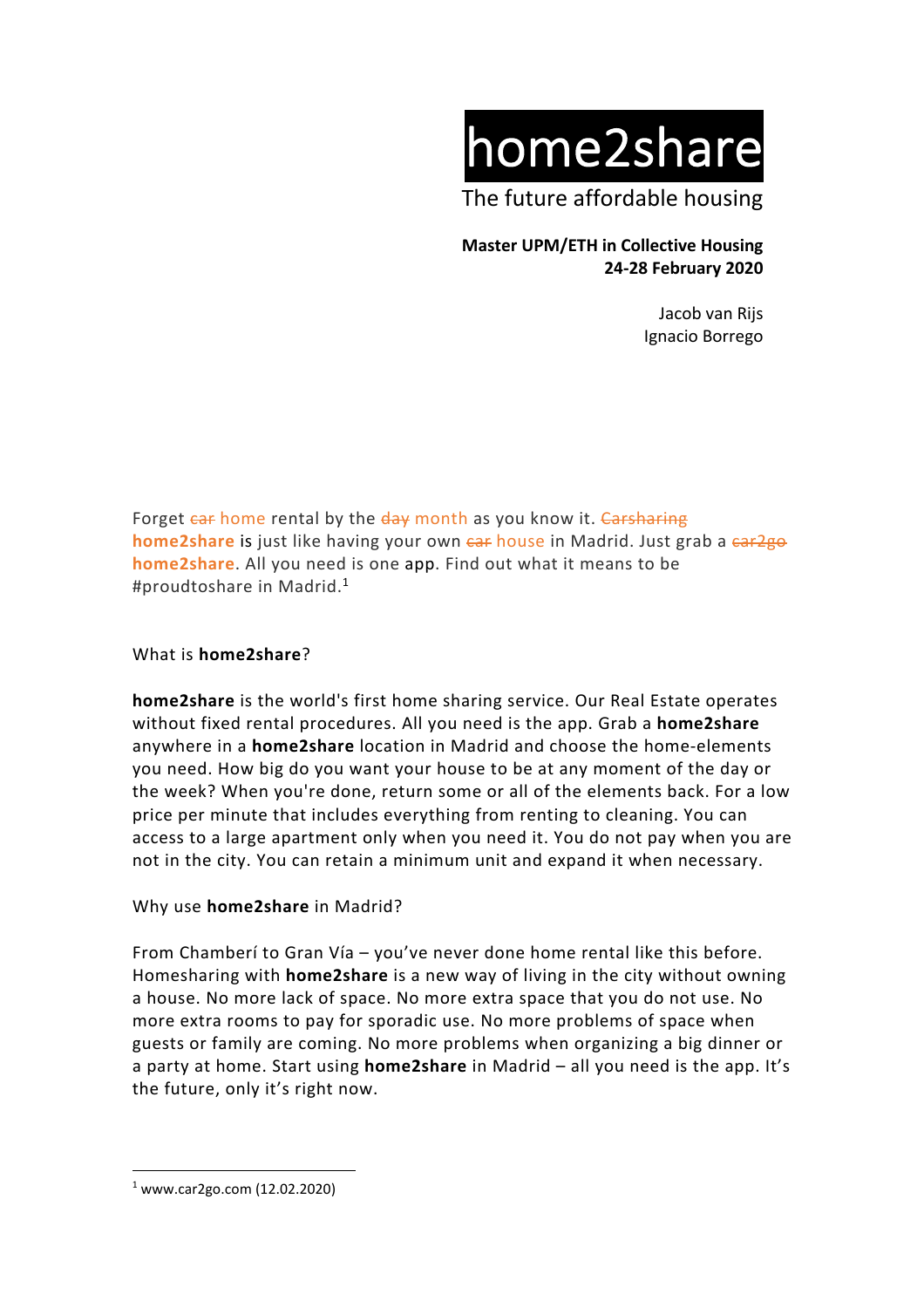### TASK 1: HOME COMPONENTS ANALYSIS

The exercise will start with the analysis of the residential components. Analysis understood as distinction and separation of the parts of something to know its composition. The subsequent synthesis or recombination of these elements is the focus of this exercise.

Are these components related to activities (storage, sleep, eat, cook, meet, read, watch tv, exercise, work, dance, shower, toilet, specific hobbies…); to spatial qualities (size, height, proportion, flexibility…); to thermodynamic conditions (temperature, ventilation, light…); to social properties (private, introverted, public, connected…)…?

According to what considerations should we fragment the residential space in order to achieve a rich catalogue in which we can identify our desired spaces throughout the day and the seasons?

#### TASK 2: BUSSINESS MODEL

The goal of that research is to discover and visualize a collective housing building where residential units are not fix and conventional, but instead it is a constellation of spaces that can be rented according to changing desires and necessities.

## TASK 3: PLOT SELECTION AND IMPLEMENTATION

Sites:

| S1: Gran Vía      | (Calle Gran Vía 32)          |
|-------------------|------------------------------|
| S2: Salamanca     | (Calle Claudio Coello 53)    |
| S3: Lavapiés      | (Calle Argumosa 3)           |
| S4: Chueca:       | (Calle Gravina 5)            |
| S5: Bravo Murillo | (Calle Bravo Murillo 109)    |
| S6: Sanchinarro   | (Calle Princesa de Eboli 17) |
|                   |                              |

Building types:

| BT 1: Tower     | $(15mx15m, H=33m)$    |
|-----------------|-----------------------|
| BT 2: Cube      | (20mx20m, H=20m)      |
| BT 3: Plate     | (50mx50m, H=1 floor)  |
| BT 4: Thin slab | (6mx50m, H=25m)       |
| BT 5: Slab      | $(15mx33m, H=15m)$    |
| BT 6: Fat slab  | (25mx50m, H=2 floors) |

Each team will be given a site and a building type to implement the business model. Each plot has an hypothetical built area of 2.500 sq.m and will host 100 inhabitants